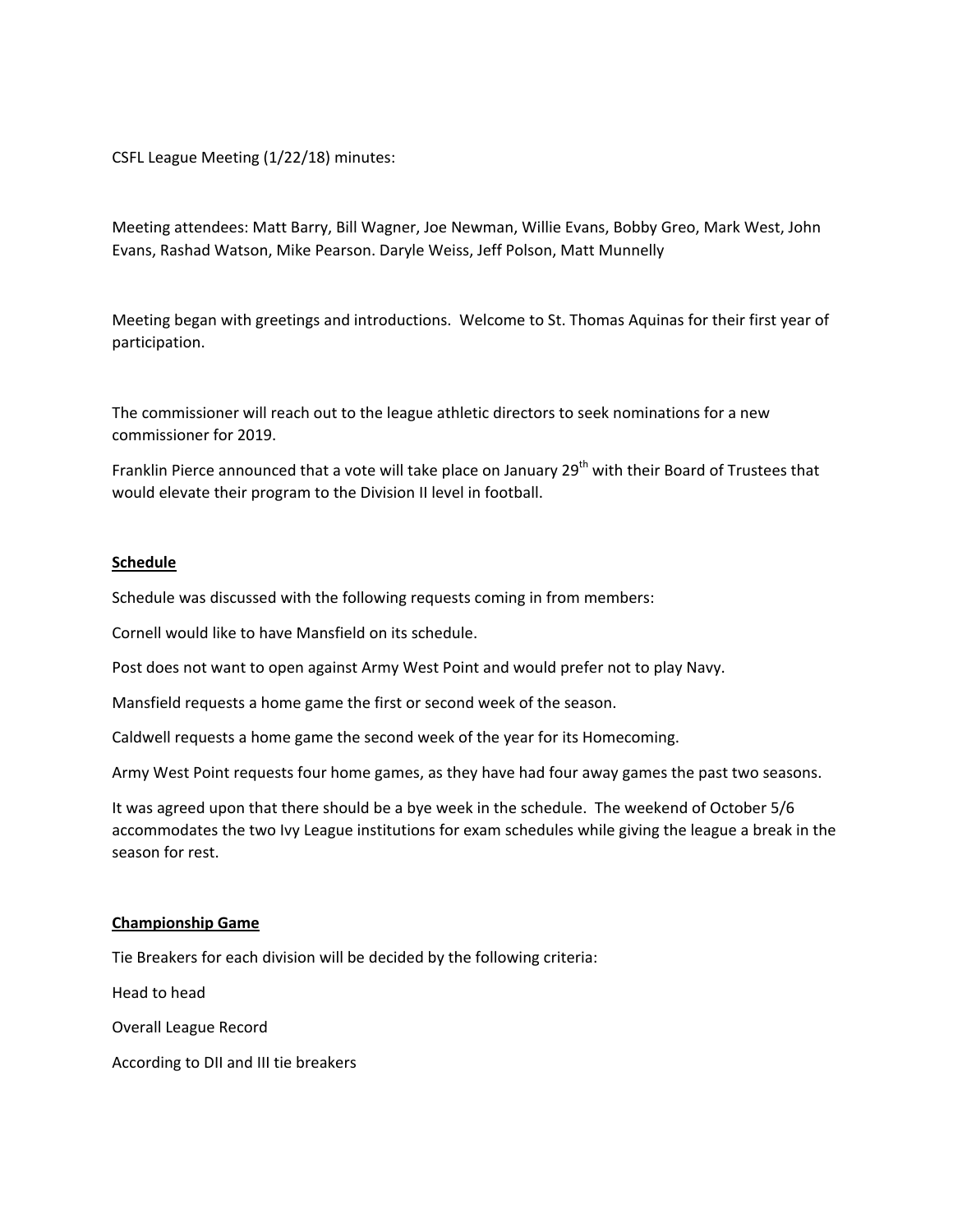Hosting – several options. Pre-determined site in Canton, OH that Mark West is pursuing. Possibility of rotating throughout the league. Caldwell is interested in being this year's pre-determined site. We need to collect details on the cost of hosting the event. League would give financial assistance.

Exploring sites such as Saratoga Springs, Pottstown, PA.

Fall back is to continue as we did for 2017.

Request for game to be played on Saturday afternoon.

Championship game script will be provided for 2018 with a trophy presentation from the designated league representative.

League will also have t-shirts provided for the champions.

## **Divisional Realignment**

Divisional realignment will take place in 2019 with the possible departure of Franklin Pierce.

#### **All League Voting**

All will take place electronically for 2018.

Results and how coaches voted will be shared.

#### **Game Film**

Anyone that would like to dispute poor quality of game film must do so to the office of the commissioner no later than the Monday prior to game week.

Multiple occurrences will result in a one week suspension of receiving game films.

All 22 link on youtube on how to properly film games will be distributed.

The following schools reported problems with their own game filming:

Army West Point, Cornell – issues with their managers.

### **Proposed Rule Change**

Caldwell requests that athletic scholarships are not allowed (Voted 9-1 – Franklin Pierce Opposed) beginning in 2019.